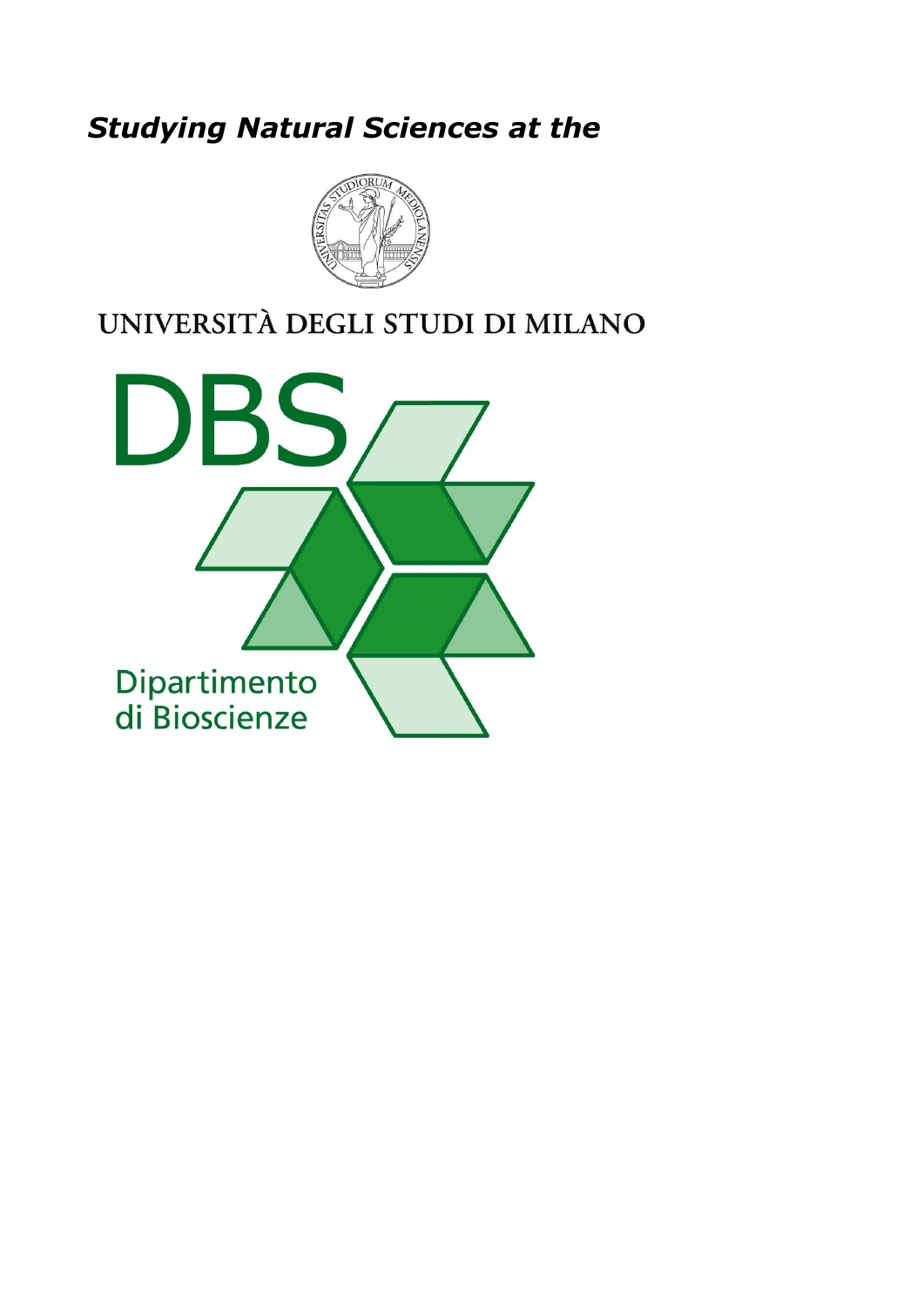The Department of Biosciences is both principal and associate coordinator of different Bachelor or Master Degree courses in the areas of Biotechnologies, Biological sciences and Natural Sciences.

Teaching coordination for Bachelor degree in Natural Sciences and master degree in BioGeosciences: Ecosystems Analysis and Science Communication is shared with the Department of Earth Sciences Ardito Desio and they are within the Faculty of Science and Technology.

#### **Faculty Sciences and Technology**

<https://www.unimi.it/en/education/faculties-and-schools/science-and-technology>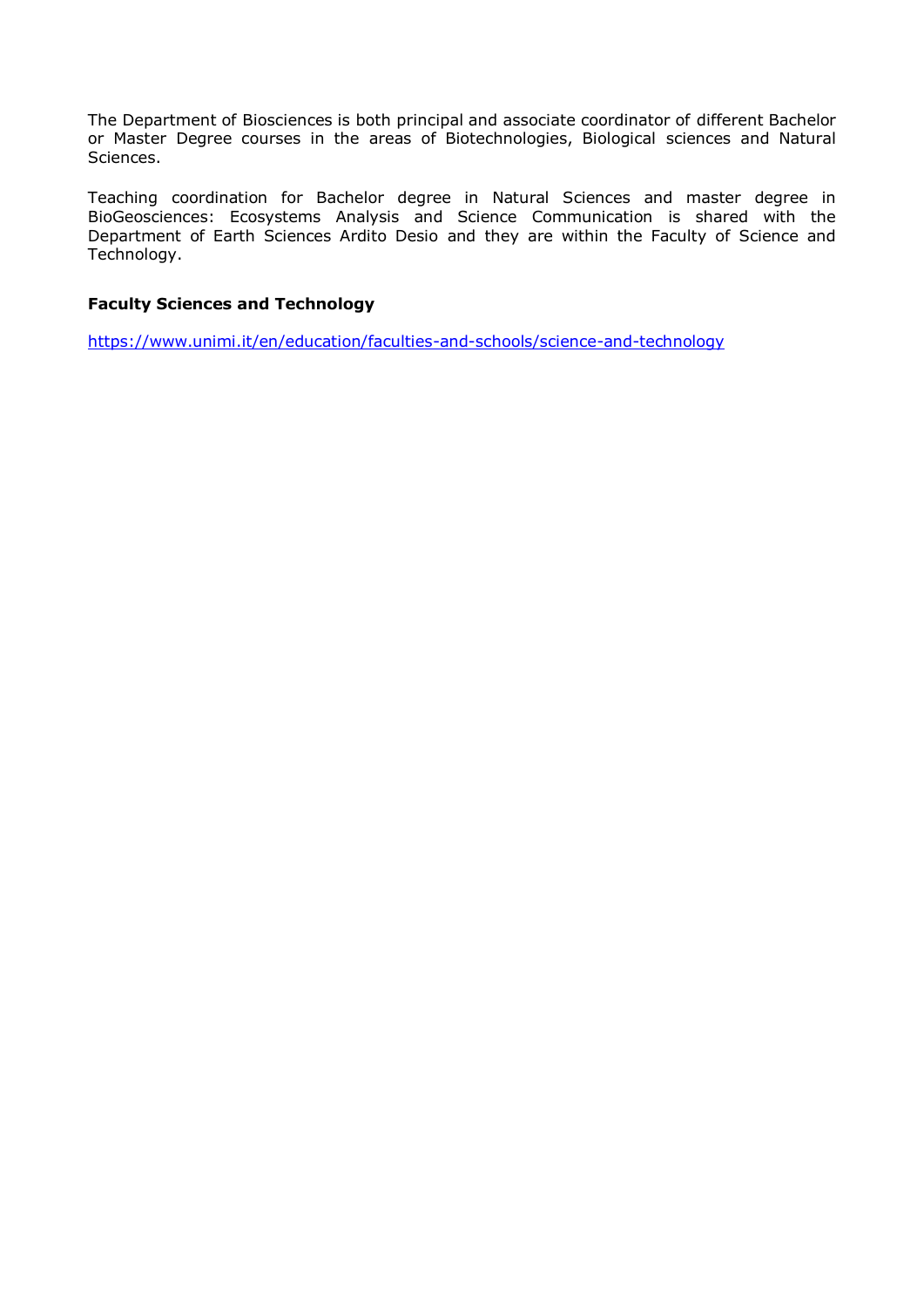## *Natural Sciences*

**Head of the departmental teaching board of Natural Sciences:** Prof. Lucia Angiolini (email: lucia.angiolini@unimi.it)

For details on course programs, course timetable and optional courses activation visit the website:

<https://www.unimi.it/en/education/natural-sciences>

[https://www.unimi.it/en/education/biogeosciences-analysis-ecosystem-and-science](https://www.unimi.it/en/education/biogeosciences-analysis-ecosystem-and-science-communication)[communication](https://www.unimi.it/en/education/biogeosciences-analysis-ecosystem-and-science-communication)

#### **International Mobility and Promotion Office**

Via Santa Sofia 9 – 20122 Milano <https://www.unimi.it/en/ugov/ou-structure/international-mobility-and-promotion-office>

#### **Erasmus coordinator**

Prof. Morena Casartelli (email: [morena.casartelli@unimi.it\)](mailto:morena.casartelli@unimi.it) Department of Biosciences, via Celoria 26 – 20133 Milano

#### **Student Registry office:**

via Celoria, 18 - 20133 Milano <https://www.unimi.it/en/study/student-services/welcome-desk-infostudenti>

#### **Secretariat for teaching activities:**

Via Mangiagalli, 34 – 20133 Milano e-mail: [cclsn@unimi.it](mailto:cclsn@unimi.it)

#### **Course location:**

via Celoria 20-26 - Milano via Golgi 19 - Milano via Mangiagalli 34 – Milano via Botticelli 23 – Milano

**Grading:** The University Educational Credits.

Degree courses are structured in University Educational Credits (crediti formativi universitari – CFU). A university credit corresponds to 25 hours of work per student, time for personal study included. The average annual workload of a full time student is conventionally fixed at 60 credits.

**\***1 CFU equals 1 ECTS.

To obtain the credits the student must pass the final exam Min. 18/30=sufficient grade Max 30/30= excellent grade.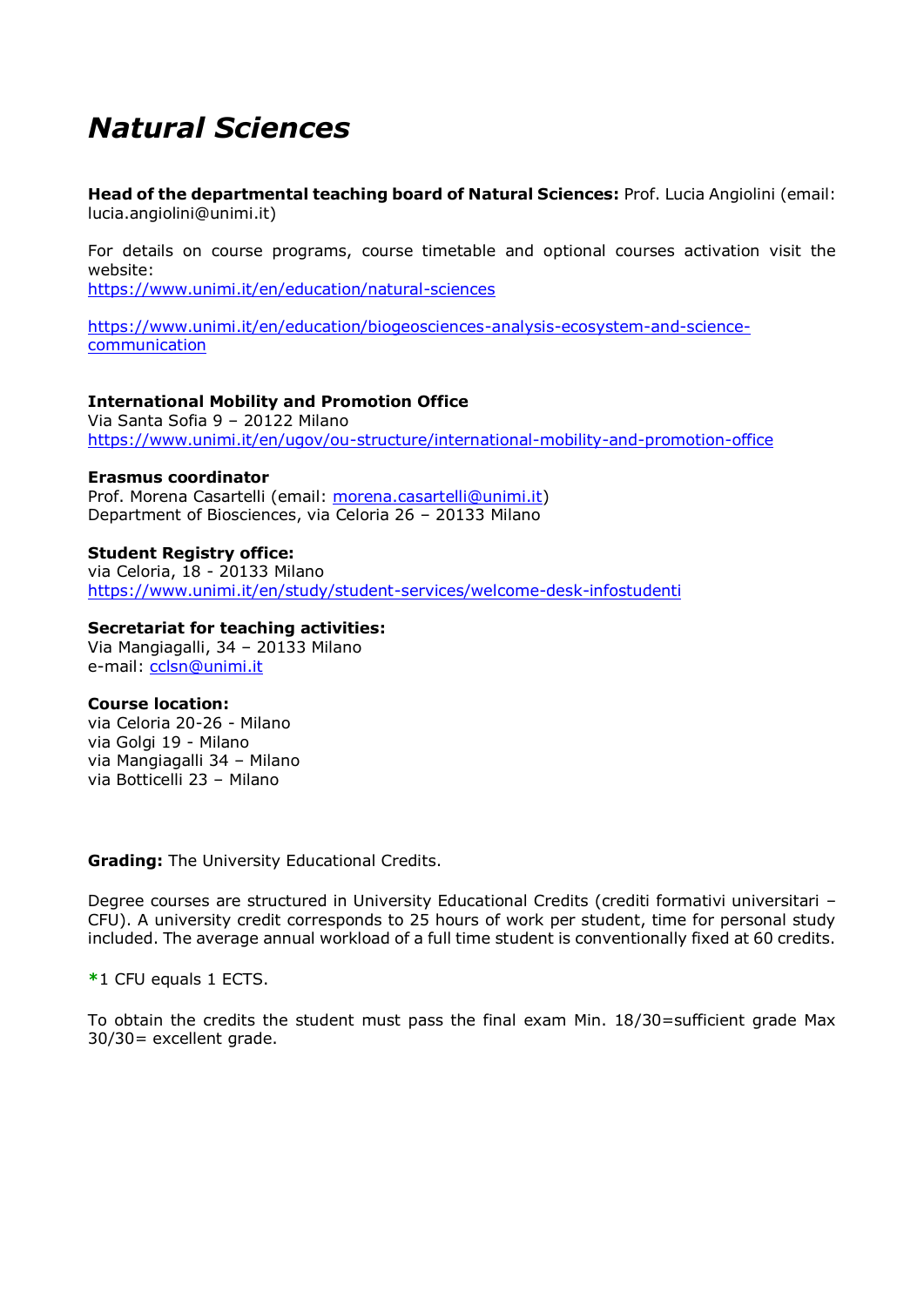### **Bachelor Degree in Natural Sciences**

Classification of Scholarly Field**: L 32** Environmental sciences

**Degree program duration:** 3 years (180 CFU) **Attendance:** Mandatory

**Degree coordinator:** Prof. Lucia Angiolini

#### **Website:**

<https://www.unimi.it/en/education/natural-sciences>

#### **Course Objectives**

Aim of this course is to offer a balanced synthesis of knowledge and methods both in the biologic area and in the earth-sciences, which are the bases for professional activities concerning the interpretation and the protection of the recent natural world and its past evolution, focusing specifically on the correlation between organisms, substrate and environment. The course is aimed to provide the students with an exhaustive learning of the natural world as well as the experimentation of the scientific method for the study of the biologic components, their mutual interactions, and their interactions with the physical environment; it will prepare graduates which will be able to correctly interpret both the biotic and abiotic factors of the environment and their interactions. The studies are widely multidisciplinary, ranging from biology to geology and to geography, with robust bases of chemistry and physics.

The course is focused on:

- zoological and botanical aspects of the natural world, presented from a systematic, physiological and genetic standpoint
- the life-forms of the past and the evolution of species
- an awareness of functional adaptations to different environments
- the geological substrata of natural biological communities and their morphogenetic processes, both in standard current and past forms, and in forms modified by natural or human-caused causes
- the interactions between organisms, the substratum and climate of the ecosystem and the interactions between ecosystems.

#### **Career and Employment**

The course is aimed to prepare graduates who could have access to works with technical and professional functions in surveys and in the analysis, classification, preservation and recovery of the biotic components of the aquatic and terrestrial ecosystems. These activities could be carried out in parks, natural reserves, museums, and teaching institutions. Graduates in this discipline could also be employed in the analysis and monitoring of systems and biological processes both in natural settings and in anthropic ones, in order to preserve the natural environment, to check and ameliorate its quality, to identify and protect the natural and cultural heritage.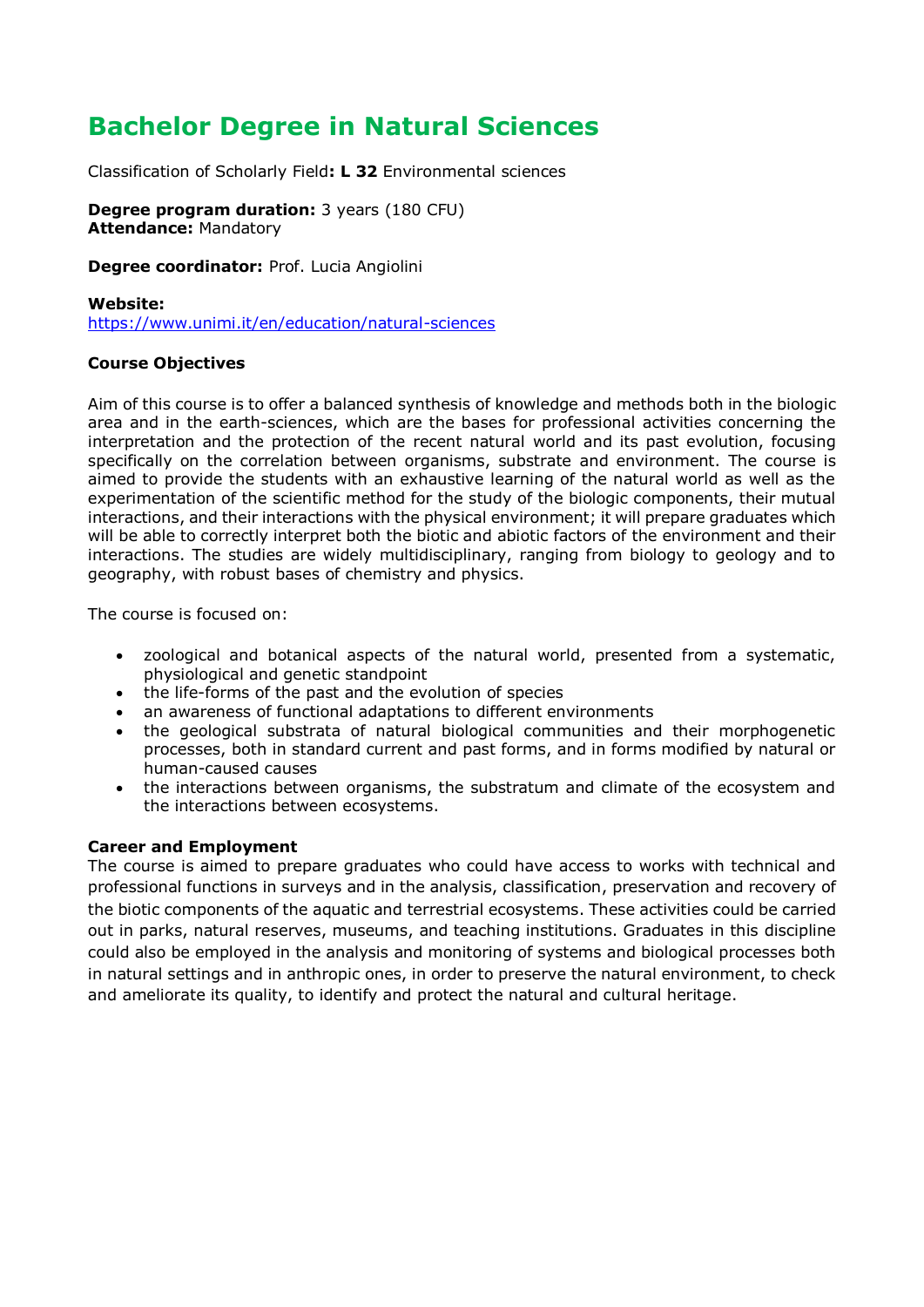#### **STUDY PLAN**

#### **1st Year**

| <b>Semester</b> | <b>Teaching plan: mandatory courses</b>                      | <b>CFU*</b> |
|-----------------|--------------------------------------------------------------|-------------|
| annual          | Botany                                                       | 12          |
| annual          | Chemistry                                                    | 10          |
| annual          | Fundamental of mathematics and statistics                    | 12          |
| annual          | Zoology                                                      | 12          |
| 1st             | General and environmental biology with elements of Histology | 8           |
| 1st             | Physical geography and cartography                           | 8           |
| 1st             | English assessment B1                                        |             |
| 2 <sub>nd</sub> | Physics                                                      | 6           |

#### **2nd Year**

| <b>Semester</b> | <b>Teaching plan: mandatory courses</b> | <b>CFU*</b> |
|-----------------|-----------------------------------------|-------------|
| annual          | Ecology and behavioral ecology          | 15          |
| 1st             | Comparative anatomy                     |             |
| 1st             | Genetics                                |             |
| 1st             | Mineralogy                              |             |
| 1st             | Paleontology                            |             |
| 2st             | Petrography                             |             |
| 2nd             | General and environmental physiology    |             |
| 2 <sub>nd</sub> | Geology                                 |             |

The student must acquire **8 credits,** during the second and the third academic year, choosing between the following activities: stage in laboratory or natural field training or internship

#### **3rd Year**

| <b>Semester</b> | <b>Teaching plan: mandatory courses</b> |  |
|-----------------|-----------------------------------------|--|
| 2st             | Geographic Information System           |  |
| 2 <sub>nd</sub> | Evolutionary biology                    |  |

The student must acquire **12 credits** from the courses listed below choosing no more than one course in the area "Environment":

| <b>Semester</b> | <b>Teaching plan</b>                                                       | <b>CFU*</b> |
|-----------------|----------------------------------------------------------------------------|-------------|
| 1st             | Freshwater biology                                                         | 6           |
| 1st             | Developmental biology                                                      | 6           |
| 1st             | Nature conservation                                                        | 6           |
| 1st             | General entomology                                                         | 6           |
| 1st             | Geopedology                                                                | 6           |
| 1st             | Environmental microbiology                                                 | 6           |
| 1st             | Vertebrate zoology                                                         | 6           |
| 2st             | Anthropology and archaeological excavation                                 | 6           |
| 2st             | Geomorphology                                                              | 6           |
| 2nd             | Quaternary climate changes                                                 | 6           |
| 2nd             | Climatology                                                                | 6           |
| 2nd             | Plant physiology                                                           | 6           |
| 2nd             | Geobotany                                                                  | 6           |
| 2nd             | Vascular plants (the course will not be held in the Academic year 2020-21) | 6           |
| 2nd             | Paleontology heritage and excavations                                      | 6           |
| 2nd             | Mineral resources and environmental interactions                           | 6           |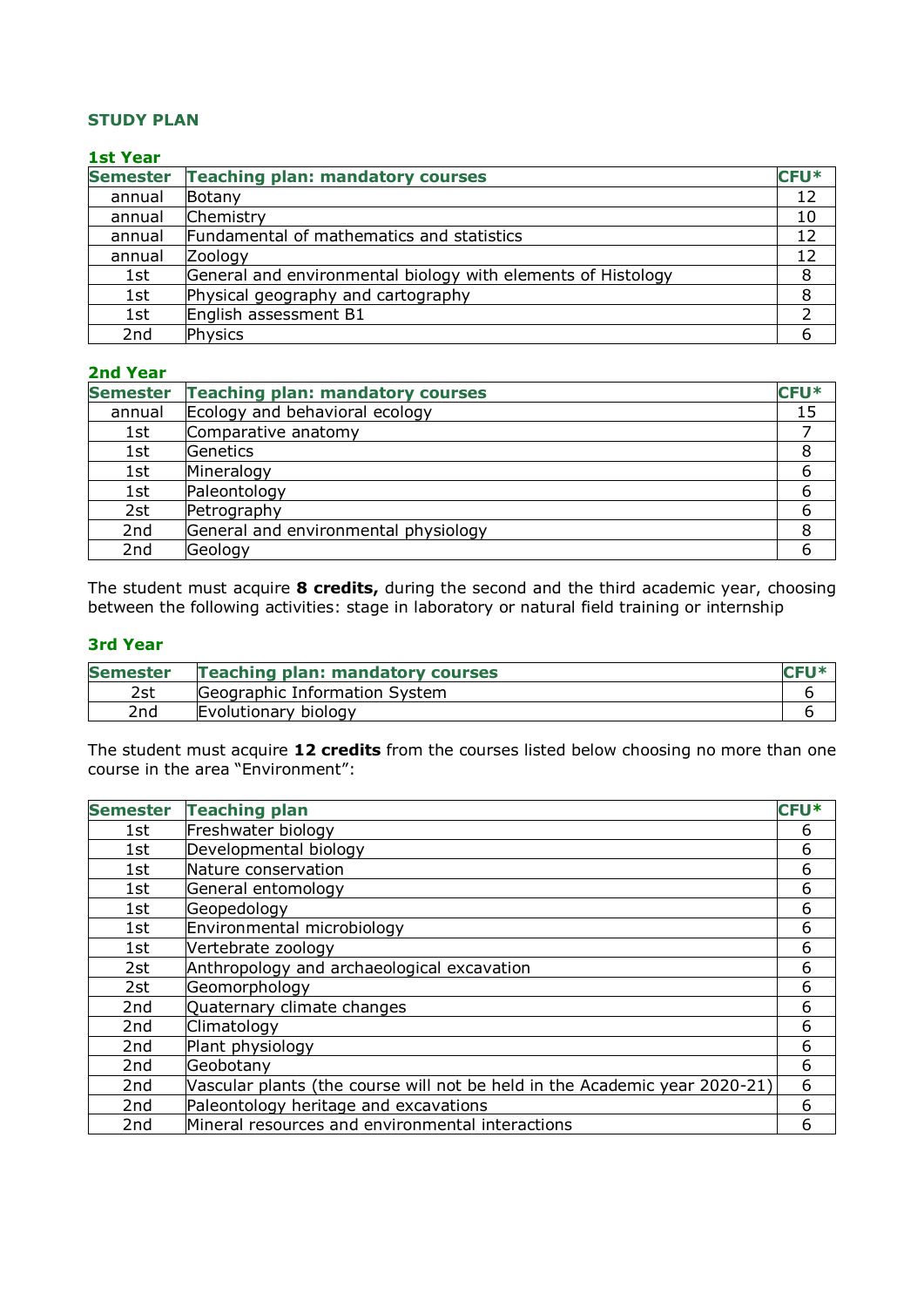#### **Free-choice courses**

The student must acquire **12 credits** freely choosing between all the teachings activated by the University, provided culturally consistent with his training and not overlapping in content to the fundamental and optional teachings already used in the study plan. The student can also choose between the optional unused teachings of the Natural Sciences degree.

#### **3rd Year**

| ________                                                                |                                                                                                                                                                                                                                                   |
|-------------------------------------------------------------------------|---------------------------------------------------------------------------------------------------------------------------------------------------------------------------------------------------------------------------------------------------|
| .<br>.<br><b>Semester</b><br><b>Manday</b><br>, activity<br>atorv       | <b>CONTRACT</b><br>and the contract of the contract of the contract of the contract of the contract of the contract of the contract of the contract of the contract of the contract of the contract of the contract of the contract of the contra |
| <br>.<br>$\sim$<br>2nd<br>work<br><u>individual</u><br>final.<br>. exar |                                                                                                                                                                                                                                                   |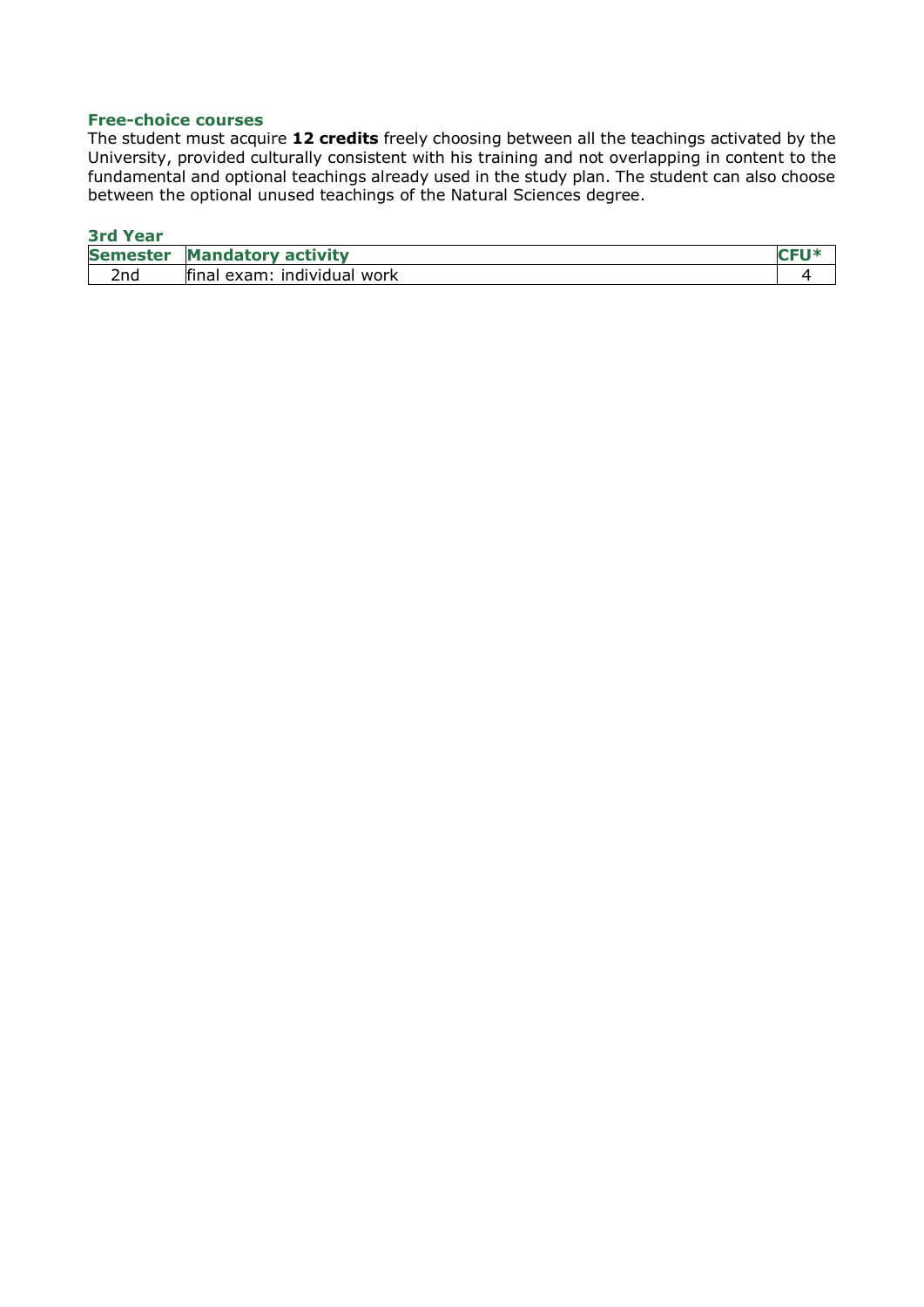### **Master Degree in Biogeosciences: analysis of ecosystem and science communication**

Classification of Scholarly Field**: LM 60 Nature sciences**

**Degree program duration:** 2 years (120 CFU) **Attendance:** Mandatory

**Master Degree coordinator:** Prof. Lucia Angiolini

#### **Website:**

[https://www.unimi.it/en/education/biogeosciences-analysis-ecosystem-and-science](https://www.unimi.it/en/education/biogeosciences-analysis-ecosystem-and-science-communication)[communication](https://www.unimi.it/en/education/biogeosciences-analysis-ecosystem-and-science-communication)

#### **Course Objectives**

The master's degree course in BioGeosciences: Analysis of ecosystems and Science communication aims to provide an in-depth, interdisciplinary and multidisciplinary knowledge of the structural and functional components of ecosystems in the present - also in relation to the anthropic presence - and in the geological past. It is aimed to show the conceptual tools for environmental conservation, defense and management, to provide knowledge and methodologies for the dissemination, communication and teaching of Natural Sciences. The course is addressed to students who want to extend and deepen their culture in the field of nature and environment, maintaining the traditional balance between abiotic and biotic factors, to obtain an organic and synthetic vision of nature and environment. The master's degree course addressed to students who intend to work in the field of training, communication and teaching of Natural Sciences.

The Master's programme is organized in two curricula:

- Ecosystem analysis, monitoring and management
- Science communication, dissemination and teaching

#### **Career and Employment**

Career opportunities for master's degree in BioGeosciences: Analysis of ecosystems and Science communication can be found in the public sector and in the private sector. In addition, the degree allows access to PhDs and II level masters. Graduates in curriculum Ecosystem analysis, monitoring and management will be able to perform monitoring of biotic naturalistic components (flora and fauna with particular reference to species indicated in the EU directives and to the alien species, habitats of community interest) and abiotic (rocks, geological structures, landscape forms with particular reference to the enhancement and geoconservation) on behalf of institutions responsible for the management of the territory and the natural heritage (regions, municipalities, other public and private agencies, parks and reserves) and as freelance. Graduates in curriculum Science communication, dissemination and teaching will be able to perform activities for the dissemination of knowledge of the natural ecosystems of the present and of the geological past; environmental education activities in schools and institutions, parks and organizations; preparation of exhibitions on nature and environment; awareness-raising activities on sustainable development. Furthermore, the degree course provides adequate preparation for teaching scientific disciplines and the suitable background to participate in the competition for access to the role of teacher of secondary school, according to current Italian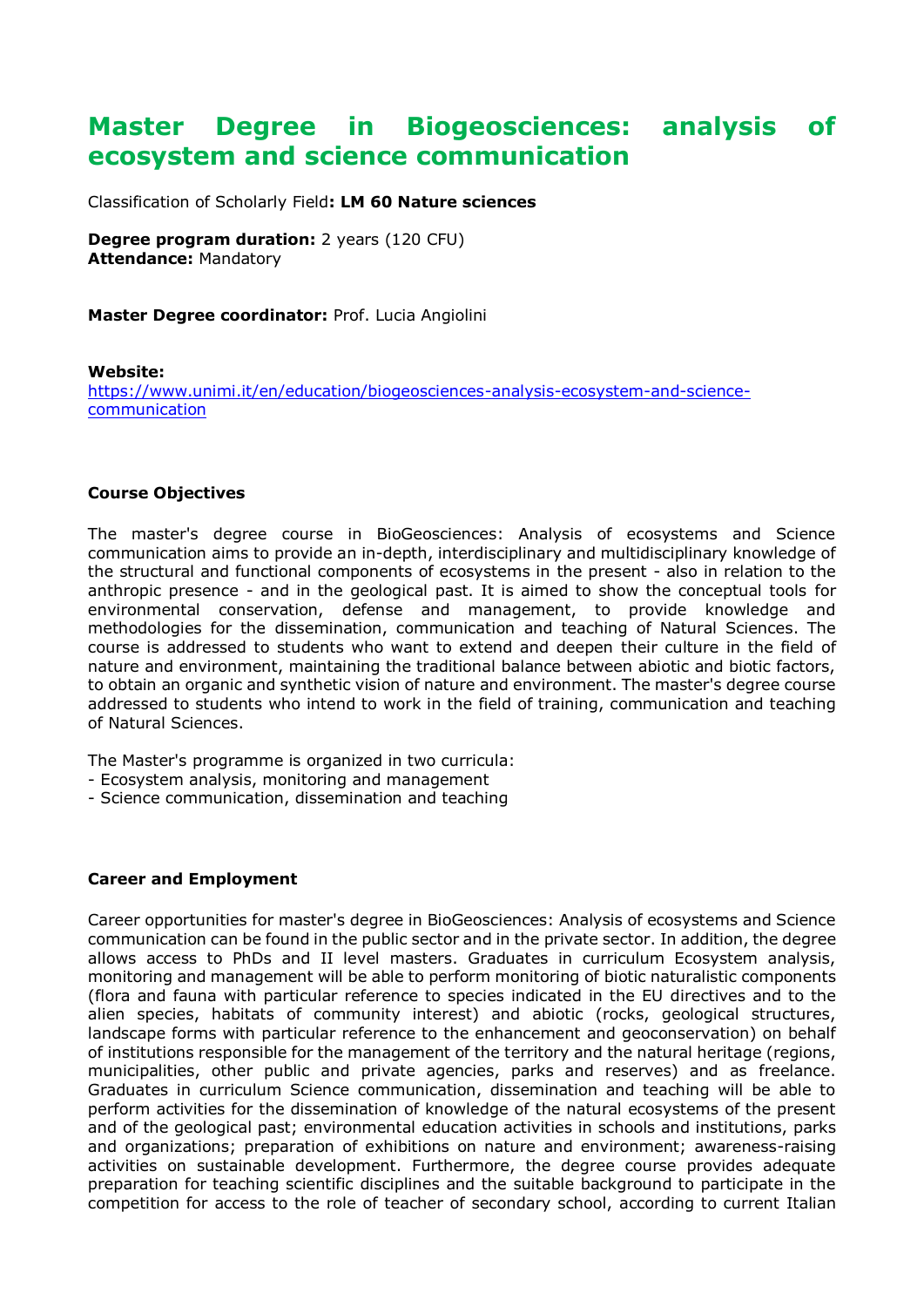legislation. The course, after passing a specific state exam allows to enroll in the professional registers of graduate agro-technician and graduate agricultural expert.

### **CURRICULUM IN: Ecosystem analysis, monitoring and management**

#### **STUDY PLAN (\*Course taught in English)**

| <b>1st Year</b> |                                           |  |
|-----------------|-------------------------------------------|--|
|                 | Semester Teaching plan: mandatory courses |  |
| annual          | Methods in ecosystem analysis             |  |

The student must acquire **42 credits** (7courses) from the courses listed below:

|     | Semester Teaching plan: one or two courses from the list below | $CEU*$ |
|-----|----------------------------------------------------------------|--------|
| 1st | Astronomy                                                      |        |
| 1st | <b>Environmental Chemistry</b>                                 |        |
| 1st | Geographic Information Systems and Environmental modelling     |        |

|     | Semester Teaching plan: one course between the two | $C$ <b>FII</b> $*$ |
|-----|----------------------------------------------------|--------------------|
| 1st | Population Biology and Genetics                    |                    |
| 2nd | <b>Environmental Economics and Policy</b>          |                    |

|     | Semester Teaching plan: one course from the list below | $CEU*$ |
|-----|--------------------------------------------------------|--------|
| 1st | Quantitative Ecology                                   |        |
| 2nd | Alpine glaciology and Climatology*                     |        |
| 2nd | Plant ecology*                                         |        |
| 2nd | Applied Geomorphology                                  |        |
| 2nd | Geomorphological heritage and Geodiversity             |        |

| <b>Semester</b> | Teaching plan: two or three courses from the list below | CFU* |
|-----------------|---------------------------------------------------------|------|
| 1st             | Geological Evolution of a habitable planet*             | 6    |
| 1st             | Environmental Geochemistry                              | 6    |
| 1st             | Stratigraphy Paleontology                               | 6    |
| 2nd             | Biomineralization                                       | 6    |
| 2nd             | Gemology                                                | 6    |
| 2nd             | Geology of the Mediterranean area                       | 6    |
| 2nd             | Applied Paleoecology                                    | 6    |
| 2nd             | Vertebrate paleontology                                 |      |

| <b>Semester</b> | Teaching plan: two or three courses from the list below | CFU* |
|-----------------|---------------------------------------------------------|------|
| 1st             | Phylogeny and Evolution                                 | 6    |
| 1st             | Biogeography                                            | 6    |
| 1st             | Animal behavior                                         | 6    |
| 1st             | <b>Applied Geobotany</b>                                | 6    |
| 1st             | Wildlife management                                     | 6    |
| 1st             | Palynology                                              | 6    |
| 2nd             | Anatomy and physiology of the integrated systems        |      |
| 2nd             | Adaptation of animals and plants to environment         | 6    |
| 2nd             | Laboratory methods for biodiversity*                    |      |

The student must acquire **12 credits** (2 courses) from the courses listed below:

|     | Semester Teaching plan       | CEII* |
|-----|------------------------------|-------|
| 1st | Anthropology                 |       |
| 1st | Geophysics for natural risks |       |
| 1st | Mathematical modelling       |       |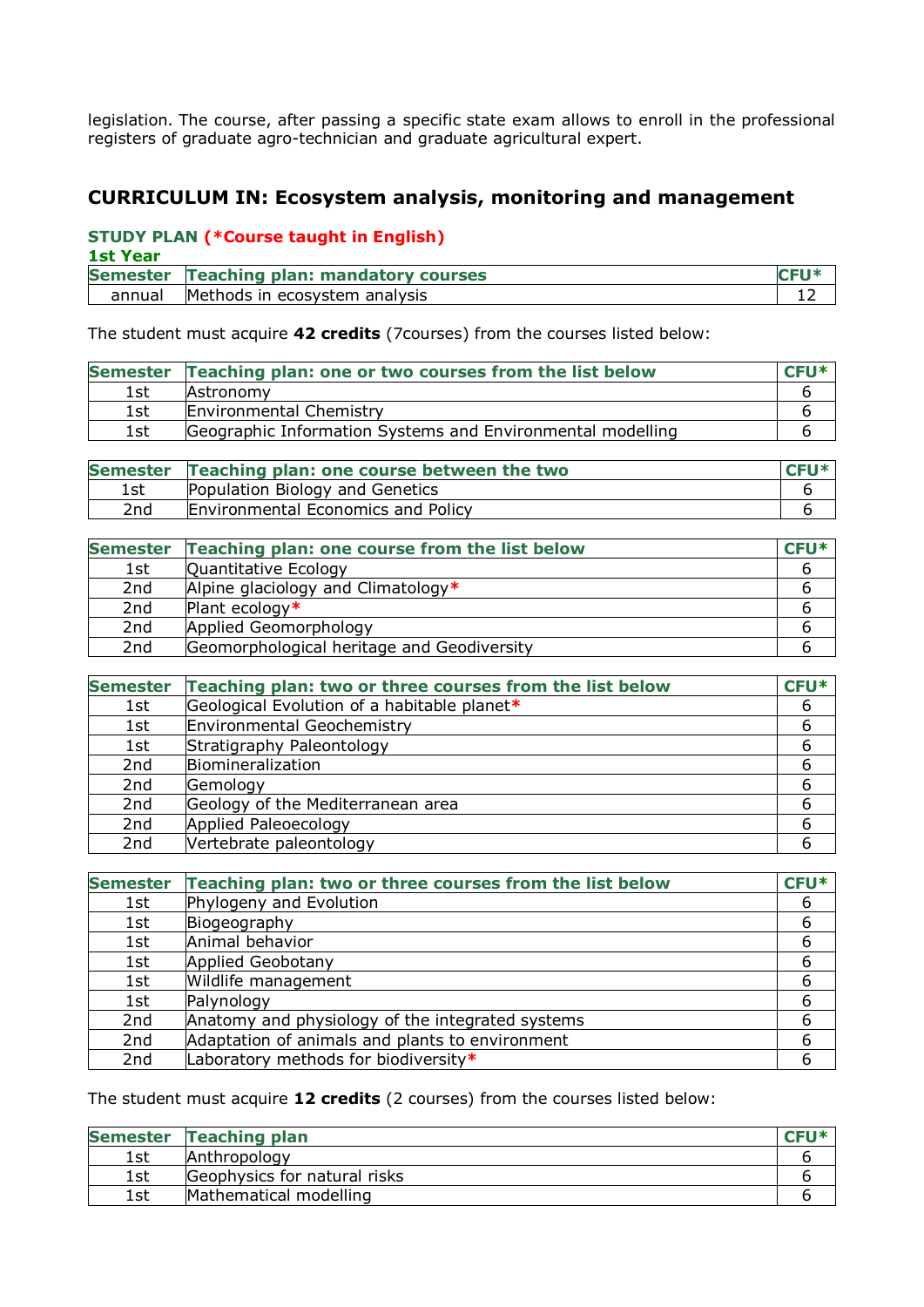| 2nd | Forensic sciences                              |  |
|-----|------------------------------------------------|--|
| 2nd | Principles and Dynamics of the "Critical zone" |  |
| 2nd | Control strategies for insect pest and vectors |  |
| 2nd | Micropedology Laboratory                       |  |
| 2nd | Symbiosis and parasitism                       |  |

| <b>Sei</b><br>----<br>uc.<br>.  |                                                                       |  |
|---------------------------------|-----------------------------------------------------------------------|--|
| $\overline{\phantom{a}}$<br>Znd | $\sim$<br><b>Englis</b><br>anced<br>--<br>.<br>◡<br>DZ<br>174110<br>▱ |  |
|                                 |                                                                       |  |

#### **Free-choice courses**

The student must acquire **12 credits** freely choosing between all the teachings activated by the University, provided culturally consistent with his training and not overlapping in content to the fundamental and optional teachings already used in the study plan. The student can also choose between the optional unused teachings of the master. The master degree offers also this optional course:

| <b>Semester</b> | a sa<br>tivity          | <b>STATISTICS</b><br>IV. |
|-----------------|-------------------------|--------------------------|
| annual          | <br>exam<br>$+ \cdot -$ | $\sim$<br>≺⊾<br>- -      |

### **CURRICULUM IN: Science communication, dissemination and teaching**

#### **STUDY PLAN (\*Course taught in English) 1st Year**

| ust rear |                                                          |             |
|----------|----------------------------------------------------------|-------------|
|          | Semester Teaching plan: mandatory courses                | <b>CFU*</b> |
| annual   | Teaching methodologies and techniques for Biogeosciences |             |

The student must acquire **42 credits** (7courses) from the courses listed below:

|     | Semester Teaching plan: one or two courses from the list below   | $CFU*$ |
|-----|------------------------------------------------------------------|--------|
| 1st | Astronomy                                                        | ь      |
| 1st | Communication and teaching of Mathematics                        | b      |
| 1st | Geographic Information Systems and Environmental modelling       | b      |
| 2nd | Geometry in natural and anthropic environmental and its teaching | h      |

| <b>Semester</b> | Teaching plan: one or two course from the list | $CEU*$ |
|-----------------|------------------------------------------------|--------|
| 1st             | Fundamentals of Psychology                     |        |
| 1st             | General Pedagogy                               |        |
| 2nd             | <b>Environmental Economics and Policy</b>      |        |
| 2nd             | Methods of communication                       |        |

|     | Semester Teaching plan: one course from the list below | $C$ <b>FII</b> * |
|-----|--------------------------------------------------------|------------------|
| 2nd | Applied Geomorphology                                  |                  |
| 2nd | Geomorphological heritage and Geodiversity             |                  |
| 2nd | Plant ecology $*$                                      |                  |

|     | Semester Teaching plan: two or three courses from the list below | $CFU*$ |
|-----|------------------------------------------------------------------|--------|
| 1st | Geological Evolution of a habitable planet*                      |        |
| 1st | Stratigraphy Paleontology                                        |        |
| 2nd | Geology of the Mediterranean area                                |        |
| 2nd | Vertebrate paleontology                                          |        |

|     | Semester Teaching plan: two or three courses from the list below |  |
|-----|------------------------------------------------------------------|--|
| 1st | Phylogeny and Evolution                                          |  |